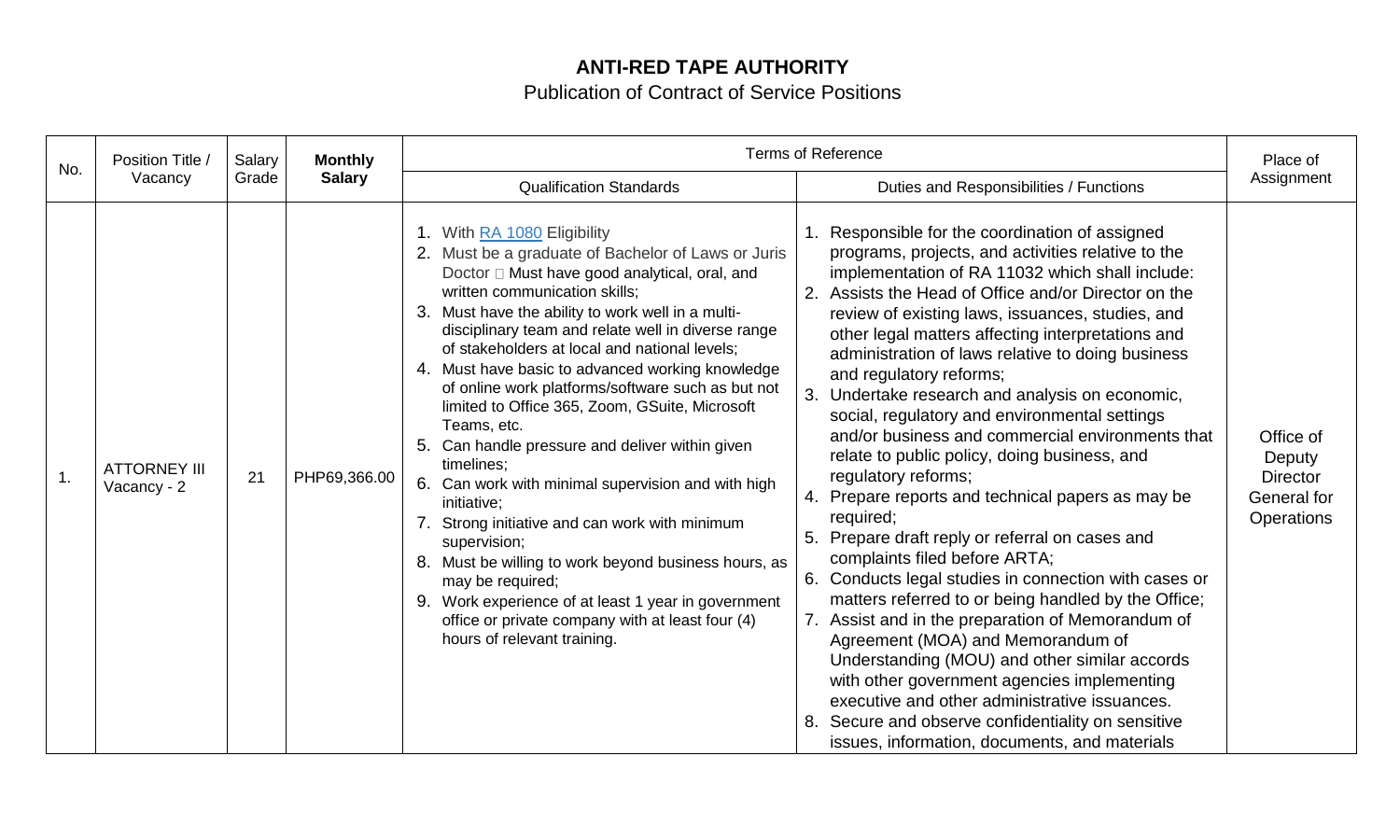| No. | Position Title /               | Salary | <b>Monthly</b> |                                                                                                                                                                                                                                                                                                                                                                                                                                                                                                                                                                                                                                 | <b>Terms of Reference</b>                                                                                                                                                                                                                                                                                                                                                                                                                                                                                                                                  | Place of                                                                                    |            |
|-----|--------------------------------|--------|----------------|---------------------------------------------------------------------------------------------------------------------------------------------------------------------------------------------------------------------------------------------------------------------------------------------------------------------------------------------------------------------------------------------------------------------------------------------------------------------------------------------------------------------------------------------------------------------------------------------------------------------------------|------------------------------------------------------------------------------------------------------------------------------------------------------------------------------------------------------------------------------------------------------------------------------------------------------------------------------------------------------------------------------------------------------------------------------------------------------------------------------------------------------------------------------------------------------------|---------------------------------------------------------------------------------------------|------------|
|     | Vacancy                        | Grade  |                | <b>Salary</b>                                                                                                                                                                                                                                                                                                                                                                                                                                                                                                                                                                                                                   | <b>Qualification Standards</b>                                                                                                                                                                                                                                                                                                                                                                                                                                                                                                                             | Duties and Responsibilities / Functions                                                     | Assignment |
|     |                                |        |                |                                                                                                                                                                                                                                                                                                                                                                                                                                                                                                                                                                                                                                 | relative to the programs and projects, until<br>clearance is given for public use;<br>9. Participate and support office activities;<br>10. Performs other tasks assigned in pursuit of the<br>project objectives from time to time.                                                                                                                                                                                                                                                                                                                        |                                                                                             |            |
| 2.  | Program Officer<br>Vacancy - 4 | 15     | Php36,637.00   | 1. Bachelor's Degree relevant to the job, preferably<br>graduate of Social Sciences, Economics, Political<br>Science, Public Administration, International<br>Relations, Statistics, or other relevant fields;<br>2. One (1) year work experience relating to research,<br>policy review and analysis, and program<br>implementation;<br>good<br>3. With<br>analytical,<br>written<br>oral,<br>and<br>communication skills:<br>4. Can handle pressure and deliver within given<br>timelines; and 5. Has strong initiative and can work<br>with minimum supervision.                                                             | Assist in developing tools and other research instruments<br>needed in the regulatory mapping of covered sectors;<br>2. Assist in the review, audit, and stocktaking of regulations<br>per sector<br>3. Recommend strategies to mainstream regulatory<br>mapping in regulatory review and PBRIS process flow;<br>4. Coordinate with other agencies as necessary;<br>5. Provide administrative and logistical support as needed;<br>and<br>6. Perform other related tasks as may be directed by the<br>supervisors.                                         | <b>Better</b><br><b>Regulations</b><br>Office -<br>Sectoral                                 |            |
| 3.  | Program Officer<br>Vacancy - 5 | 15     | Php36,637.00   | 1. Bachelor's Degree relevant to the job, preferably a<br>graduate of Social Sciences, Political Science,<br>Public Administration, International<br>Relations,<br>Statistics, or other relevant fields;<br>2. Fresh graduates may apply provided they have<br>experience and interest in research, program $\vert$ 3.<br>implementation, monitoring and evaluation;<br>3. With good analytical,<br>oral,<br>and<br>written<br>communication skills;<br>4. Can work well in a multi-disciplinary team and relate<br>well in diverse range of stakeholders;<br>5. Can handle pressure and deliver within given<br>timelines; and | Assist in the implementation strategies of various Ease<br>of Doing Business and antired tape reform initiatives to<br>improve competitiveness performance of the country;<br>2. Provide technical support to the implementation of<br>RA11032;<br>Prepare initial drafts on concept notes, position papers,<br>evaluation and recommendations, letters and<br>correspondences within and outside the Authority;<br>4. Conduct study / research (desk or field) on<br>benchmarking of regulatory oversight agencies and<br>overall ease of doing business; | <b>Better</b><br><b>Regulations</b><br>Office - Doing<br><b>Business</b><br><b>Division</b> |            |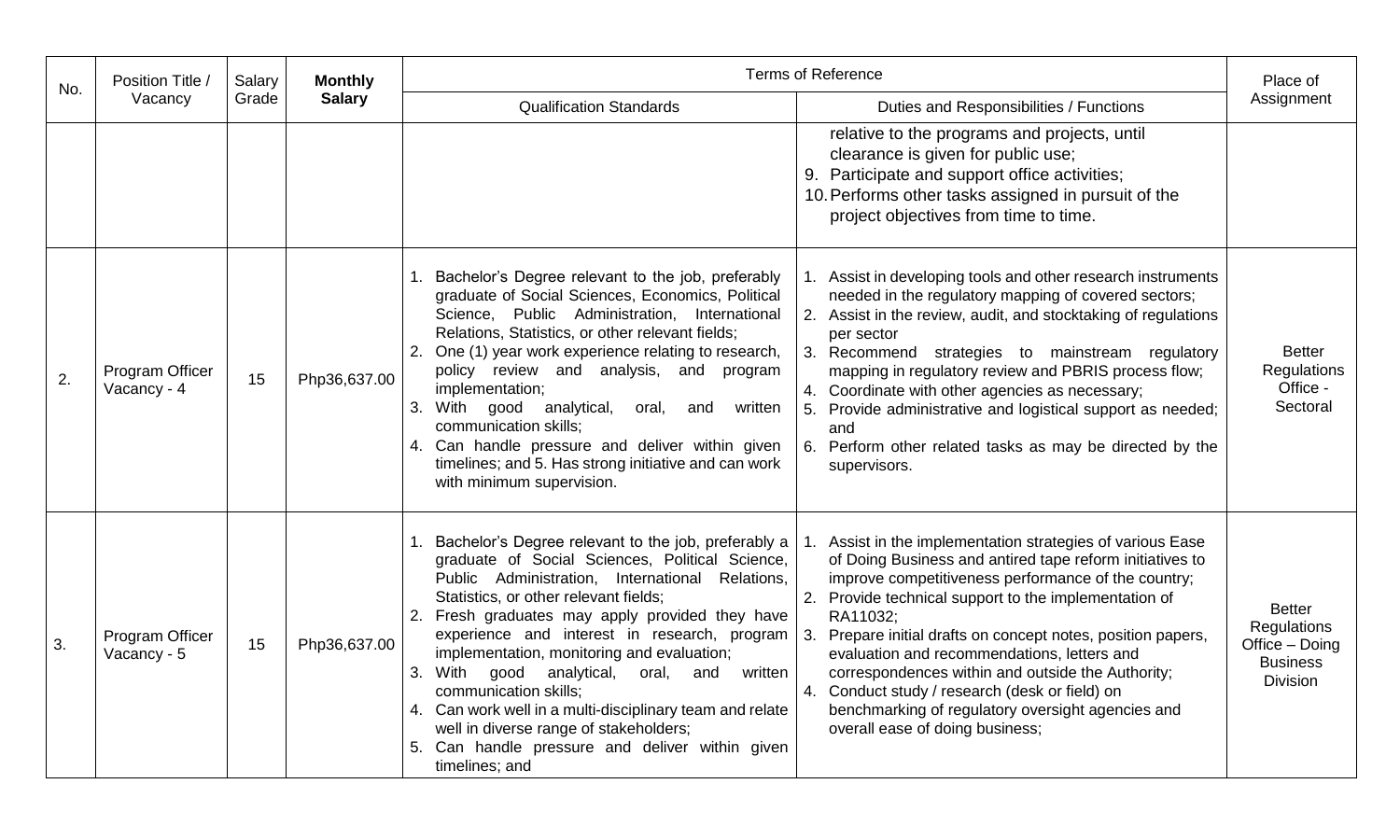| No. | Position Title /               | Salary | <b>Monthly</b> | <b>Terms of Reference</b>                                                                                                                                                                                                                                                                                                                                                                                                                                                                                                                                                                                                                                                                                                                                                                                                                                                                                                                                                                                                                                                                                                                                                                                                                                                                                                                                                                                                                                                                                                            |                                                               |  |  |
|-----|--------------------------------|--------|----------------|--------------------------------------------------------------------------------------------------------------------------------------------------------------------------------------------------------------------------------------------------------------------------------------------------------------------------------------------------------------------------------------------------------------------------------------------------------------------------------------------------------------------------------------------------------------------------------------------------------------------------------------------------------------------------------------------------------------------------------------------------------------------------------------------------------------------------------------------------------------------------------------------------------------------------------------------------------------------------------------------------------------------------------------------------------------------------------------------------------------------------------------------------------------------------------------------------------------------------------------------------------------------------------------------------------------------------------------------------------------------------------------------------------------------------------------------------------------------------------------------------------------------------------------|---------------------------------------------------------------|--|--|
|     | Vacancy                        | Grade  | <b>Salary</b>  | <b>Qualification Standards</b><br>Duties and Responsibilities / Functions                                                                                                                                                                                                                                                                                                                                                                                                                                                                                                                                                                                                                                                                                                                                                                                                                                                                                                                                                                                                                                                                                                                                                                                                                                                                                                                                                                                                                                                            | Assignment                                                    |  |  |
|     |                                |        |                | 6. Strong initiative and can work with minimum $\vert 5$ .<br>Assist in the negotiation, co-development, and<br>coordination of technical assistance activities of various<br>supervision<br>development partners;<br>6. Organize interagency meetings as needed;<br>7. Provide support in the documentation (minutes, photo,<br>video) of data collection methods (i.e., meetings,<br>workshops, interviews, participants observation)<br>employed;<br>8. Build and safeguard the database of all research<br>findings;<br>9. Provide administrative and logistical support as needed;<br>and<br>10. Perform other related tasks as may be directed by the<br>supervisors and/or management.                                                                                                                                                                                                                                                                                                                                                                                                                                                                                                                                                                                                                                                                                                                                                                                                                                        |                                                               |  |  |
| 4.  | Program Officer<br>Vacancy - 1 | 15     | Php36,637.00   | 1. Must be a Degree holder in Communications, Public<br>Assists in the review of existing laws, issuances,<br>Administration, Political Science, or other relevant<br>studies, and other relevant documents that will facilitate<br>fields;<br>the implementation of RA 11032;<br>2. Must have relevant experience in organizing online   2.<br>Assists in the conduct of research studies and analysis<br>meetings and administrative works<br>related to the initiatives and projects handled by the<br>Office<br>3. Must have good analytical, oral, and written<br>communication skills;<br>3. Assists the Operations Group in coordinating meetings<br>4. Must have the ability to work well in a multi-<br>with partner agencies;<br>disciplinary team and relate well in diverse range of<br>Prepare reports and technical papers as may be<br>4.<br>stakeholders at local and national levels;<br>required;<br>Ensures timely submission of reports and other<br>5. Must have basic to advanced working knowledge of   5.<br>online work platforms/software such as but not<br>reportorial requirements;<br>limited to Office 365, Zoom, GSuite, Microsoft $6$ .<br>Provide administrative and technical support (e.g.<br>Minutes of Meeting, Records Management, etc.)<br>Teams, etc.<br>6. Can handle pressure and deliver within given   7.<br>Perform other related tasks as may be directed by the<br>timelines:<br>supervisors and/or management.<br>7. Can work with minimal supervision and with high<br>initiative; | Office of Deputy<br><b>Director General</b><br>for Operations |  |  |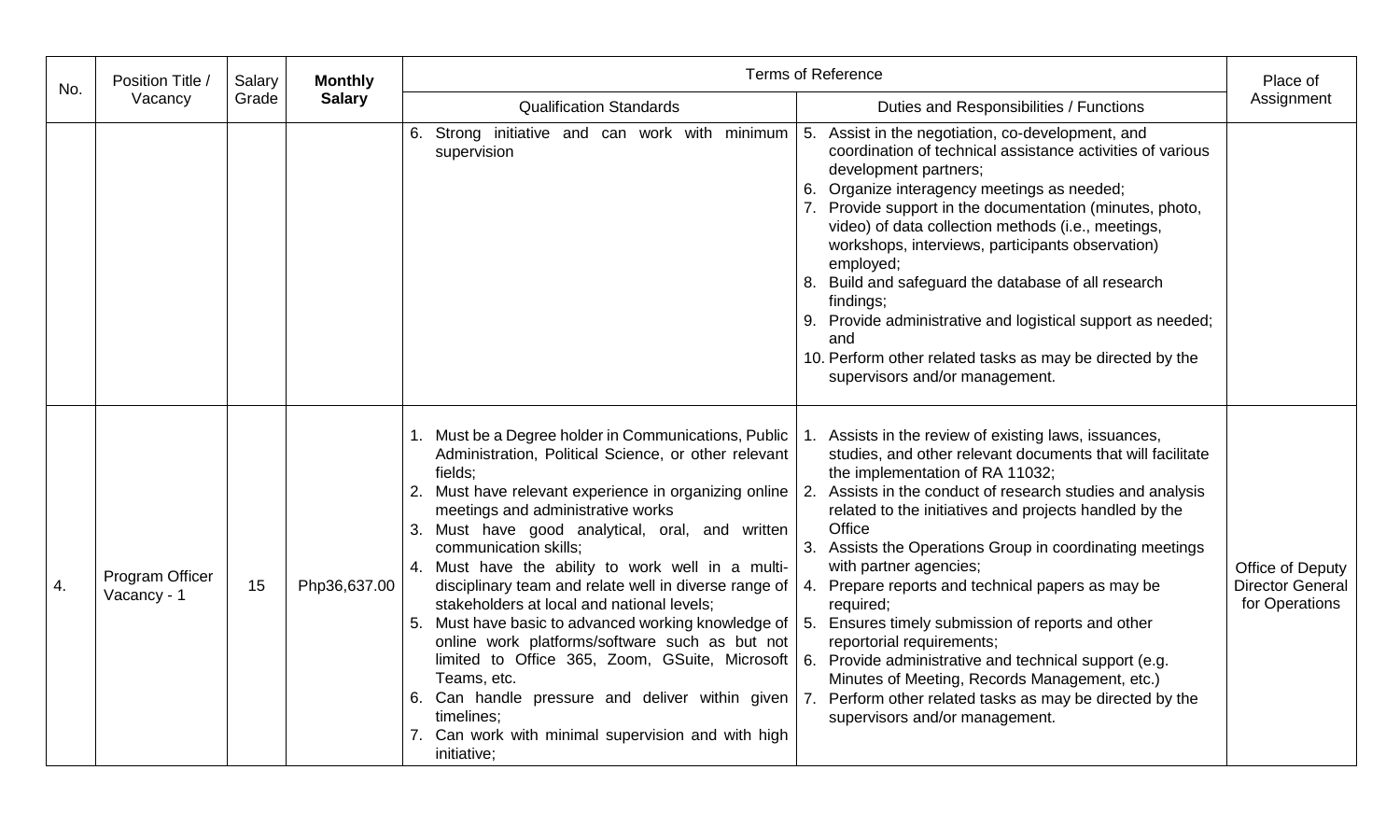| No. | Position Title /               | Salary           | <b>Monthly</b> | <b>Terms of Reference</b>                                                                                                                                                                                                                                                                                                                                                                                                                                                                                                                                                                                                                                                                                                                                                                                                                                                  |                                                                                                                                                                                                                                                                                                                                                                                                                                                                                                                                                                                                                                                                                                                                                                                                                                                                                                                                                                                                                                                                                                                                       | Place of                                                      |  |
|-----|--------------------------------|------------------|----------------|----------------------------------------------------------------------------------------------------------------------------------------------------------------------------------------------------------------------------------------------------------------------------------------------------------------------------------------------------------------------------------------------------------------------------------------------------------------------------------------------------------------------------------------------------------------------------------------------------------------------------------------------------------------------------------------------------------------------------------------------------------------------------------------------------------------------------------------------------------------------------|---------------------------------------------------------------------------------------------------------------------------------------------------------------------------------------------------------------------------------------------------------------------------------------------------------------------------------------------------------------------------------------------------------------------------------------------------------------------------------------------------------------------------------------------------------------------------------------------------------------------------------------------------------------------------------------------------------------------------------------------------------------------------------------------------------------------------------------------------------------------------------------------------------------------------------------------------------------------------------------------------------------------------------------------------------------------------------------------------------------------------------------|---------------------------------------------------------------|--|
|     |                                | Vacancy<br>Grade | <b>Salary</b>  | <b>Qualification Standards</b>                                                                                                                                                                                                                                                                                                                                                                                                                                                                                                                                                                                                                                                                                                                                                                                                                                             | Duties and Responsibilities / Functions                                                                                                                                                                                                                                                                                                                                                                                                                                                                                                                                                                                                                                                                                                                                                                                                                                                                                                                                                                                                                                                                                               | Assignment                                                    |  |
|     |                                |                  |                | 8. Strong initiative and can work with minimum<br>supervision;<br>9. Must be willing to work beyond business hours, as<br>may be required;<br>10. Work experience of at least 1 year in government<br>office or private company.                                                                                                                                                                                                                                                                                                                                                                                                                                                                                                                                                                                                                                           |                                                                                                                                                                                                                                                                                                                                                                                                                                                                                                                                                                                                                                                                                                                                                                                                                                                                                                                                                                                                                                                                                                                                       |                                                               |  |
| 5.  | Program Officer<br>Vacancy - 1 | 15               | Php36,637.00   | Economy,<br>Political<br>Supply<br>Chain<br>Policy,<br>Management, Communication and other relevant<br>fields;<br>2. Must have relevant experience in organizing online<br>meetings and administrative works<br>3. Must have good analytical, oral, and written $\vert 3$ .<br>communication skills;<br>4. Must have the ability to work well in a multi-<br>disciplinary team and relate well in diverse range of<br>stakeholders at local and national levels;<br>5. Must have basic to advanced working knowledge of<br>online work platforms/software such as but not<br>limited to Office 365, Zoom, GSuite, Microsoft 6.<br>Teams, etc.<br>6. Can handle pressure and deliver within given<br>timelines:<br>7. Strong initiative and can work with minimum<br>supervision;<br>8. Work experience of at least 1 year in government   9.<br>office or private company. | 1. Must be a Degree holder in Economics, Public 1. Assists in the review of existing laws, issuances, studies,<br>and other relevant documents that will facilitate the<br>implementation of RA 11032;<br>Provide research and analysis on economic, social,<br>regulatory and environmental settings; and/or business<br>and commercial environments that relate to public policy;<br>Assists in the conduct of research studies and analysis<br>related to Logistics and Transportation Sector<br>Assists the Program NEHEMIA - Logistics Secretariat in<br>coordinating meetings with partner agencies<br>Assists the Project Development Officers in the<br>coordination/organization of interagency and intra agency<br>meetings<br>Prepare reports and technical papers as may be required;<br>7. Ensures timely submission of reports and other<br>reportorial requirements;<br>8. Provides administrative and technical support relevant to<br>the function of the Division (e.g. Minutes of Meeting,<br>Records Management, etc.)<br>Perform other related tasks as may be directed by the<br>supervisors and/or management. | <b>Better</b><br><b>Regulations</b><br>Office - Division<br>С |  |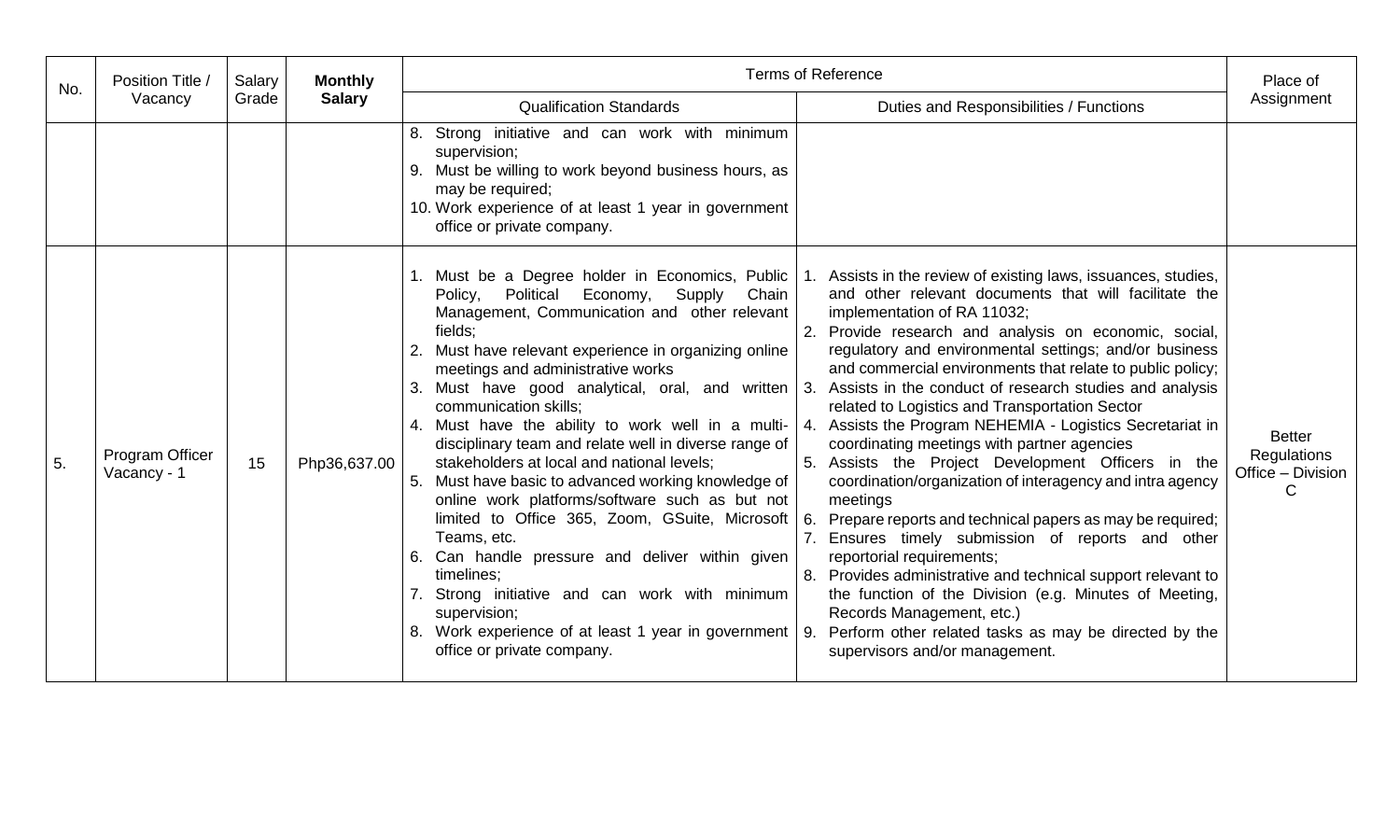| No. | Position Title /                 | Salary | <b>Monthly</b> |                                                                                                                                                                                                                                                                                                                                                                                                                                                                                                                                                                                                                                                                                                                                                                                                                                                                                                                                                                                                                                                                                                                                                                                                                                         | <b>Terms of Reference</b>                                                                                                                                                                                                                                                                                                                                                                                                                                                                                                                                                                                                                                      | Place of                                               |
|-----|----------------------------------|--------|----------------|-----------------------------------------------------------------------------------------------------------------------------------------------------------------------------------------------------------------------------------------------------------------------------------------------------------------------------------------------------------------------------------------------------------------------------------------------------------------------------------------------------------------------------------------------------------------------------------------------------------------------------------------------------------------------------------------------------------------------------------------------------------------------------------------------------------------------------------------------------------------------------------------------------------------------------------------------------------------------------------------------------------------------------------------------------------------------------------------------------------------------------------------------------------------------------------------------------------------------------------------|----------------------------------------------------------------------------------------------------------------------------------------------------------------------------------------------------------------------------------------------------------------------------------------------------------------------------------------------------------------------------------------------------------------------------------------------------------------------------------------------------------------------------------------------------------------------------------------------------------------------------------------------------------------|--------------------------------------------------------|
|     | Vacancy                          | Grade  | <b>Salary</b>  | <b>Qualification Standards</b>                                                                                                                                                                                                                                                                                                                                                                                                                                                                                                                                                                                                                                                                                                                                                                                                                                                                                                                                                                                                                                                                                                                                                                                                          | Duties and Responsibilities / Functions                                                                                                                                                                                                                                                                                                                                                                                                                                                                                                                                                                                                                        | Assignment                                             |
| 6.  | <b>IT Officer</b><br>Vacancy - 1 | 15     | Php36,637.00   | 1. Must be a Degree holder on Information<br>Science/Computer<br>Technology,<br>Computer<br>Engineering, or other relevant fields;<br>2. Full stack developer<br>using<br>open-source<br>technologies such as Windows and Linux based $\vert$ 3.<br>operating systems, Javascript frameworks (React,<br>Alpine, Vue, etc.), PHP based frameworks (Laravel,<br>(MySQL,<br>Databases<br>PostGRE,<br>Livewire),<br>MongoDB), Web server (NGINX and Apache), and<br>Graph/Chart API;<br>Knowledge on security concerns and best practices;<br>3.<br>4. Must have relevant experience on online database<br>creation and management, systems configuration,<br>management and maintenance;<br>5. Must have good analytical, oral, and written<br>communication skills;<br>6. Must have the ability to work well in a multi-<br>disciplinary team and relate well in diverse range of<br>stakeholders at local and national levels;<br>7. Can handle pressure and deliver within given<br>timelines;<br>8. Strong initiative and can work with minimum<br>supervision;<br>9. Work experience of at least 1 year as an Information<br>Technology Specialist and/or System Developer;<br>and<br>10. Willing to travel for the national roll-out | Perform research and analysis deemed necessary for<br>the system development and implementation;<br>2. Enhance the process workflow and interface of the<br>Unified Logistics Pass (ULP), as needed;<br>Manage, maintain and monitor the database<br>management system in relation to the ULP;<br>Assist the Secretariat on the development of the ULP<br>$\overline{4}$ .<br>and corresponding tasks;<br>5 <sub>1</sub><br>Assist the Secretariat in coordinating with partner<br>developers for the system;<br>Support the ICT Unit of ARTA when necessary;<br>6.<br>Perform other related tasks as may be directed by the<br>supervisors and/or management. | <b>Better</b><br>Regulations<br>Office - Division<br>C |
| 7.  | Program Officer<br>Vacancy - 1   | 15     | Php36,637.00   | Bachelor's Degree relevant to the job, preferably<br>graduate of Social Sciences, Economics, Political<br>Science, Public Administration or other relevant<br>fields;                                                                                                                                                                                                                                                                                                                                                                                                                                                                                                                                                                                                                                                                                                                                                                                                                                                                                                                                                                                                                                                                   | 1. Work closely and coordinate with the NEHEMIA Energy<br><b>Sector Secretariat</b><br>Provide assistance to the Secretariat in coordinating with<br>various relevant national government agencies and other<br>key stakeholders;                                                                                                                                                                                                                                                                                                                                                                                                                              | NEHEMIA-<br><b>Energy Sector</b>                       |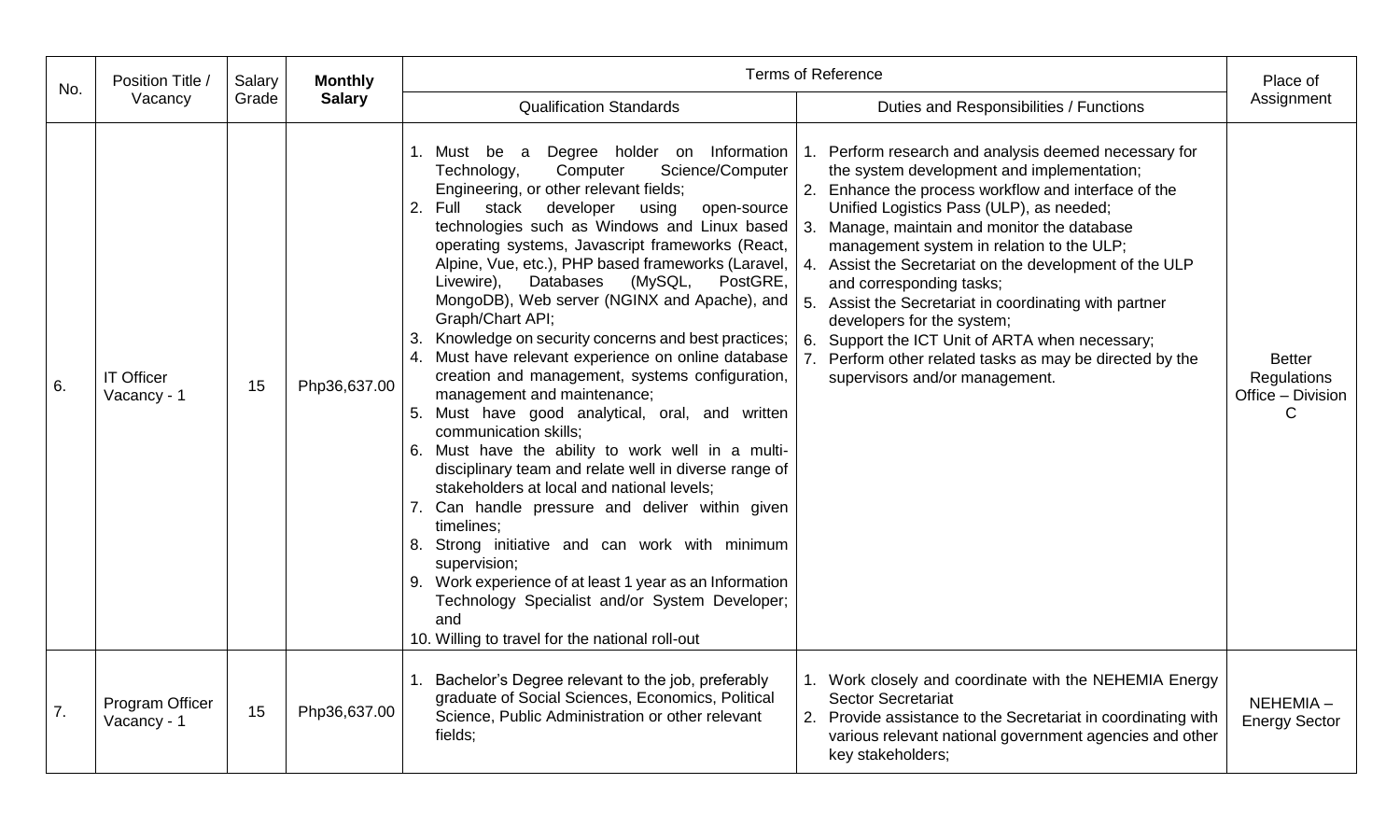| No. | Position Title /               | Salary        | <b>Monthly</b>                                                            | <b>Terms of Reference</b>                                                                                                                                                                                                                                                                                                                                                                                                                                                                                                                                                                                                                                                                                                                                                                                                                                                                                                                                                                                                                                                                                                                                                                                                                                                                                                                                                                                                                                                                                                                                                        | Place of                                    |
|-----|--------------------------------|---------------|---------------------------------------------------------------------------|----------------------------------------------------------------------------------------------------------------------------------------------------------------------------------------------------------------------------------------------------------------------------------------------------------------------------------------------------------------------------------------------------------------------------------------------------------------------------------------------------------------------------------------------------------------------------------------------------------------------------------------------------------------------------------------------------------------------------------------------------------------------------------------------------------------------------------------------------------------------------------------------------------------------------------------------------------------------------------------------------------------------------------------------------------------------------------------------------------------------------------------------------------------------------------------------------------------------------------------------------------------------------------------------------------------------------------------------------------------------------------------------------------------------------------------------------------------------------------------------------------------------------------------------------------------------------------|---------------------------------------------|
|     | Vacancy<br>Grade               | <b>Salary</b> | <b>Qualification Standards</b><br>Duties and Responsibilities / Functions | Assignment                                                                                                                                                                                                                                                                                                                                                                                                                                                                                                                                                                                                                                                                                                                                                                                                                                                                                                                                                                                                                                                                                                                                                                                                                                                                                                                                                                                                                                                                                                                                                                       |                                             |
|     |                                |               |                                                                           | 2. One (1) year work experience relating to research,<br>3. Prepare, draft and finalize the Concept<br>policy formulation and review, and program<br>Memorandum Circular, Administrative Order, or any other<br>implementation;<br>document/s, as needed, in support of the expected output<br>3. Must have good analytical, oral, and written<br>of the Program;<br>communication skills;<br>4. Take down minutes/highlights in all meetings related to<br>4. Must have the ability to work well in a multi-<br><b>NEHEMIA Energy Sector;</b><br>disciplinary team and relate well in diverse range of<br>Perform research and/or analysis to enhance processes<br>stakeholders at local and national levels;<br>within the sector;<br>5. Can handle pressure and deliver within given<br>6. Maintain a database of the members of the DOE-ARTA<br>timelines;<br>TWG and/or ETG;<br>6. Has strong initiative and can work with minimum<br>7. Assist the Secretariat in the conduct of meetings,<br>supervision.<br>orientations, and other activities;<br>8. Manage, maintain, and monitor the NEHEMIA Energy<br>Sector database; and<br>9. Perform any other energy-related tasks as may be<br>directed by the supervisors and/or the management                                                                                                                                                                                                                                                                                                                               | Note,                                       |
| 8.  | Program Officer<br>Vacancy - 1 | 15            | Php36,637.00                                                              | 1. Bachelor's Degree relevant to the job, preferably a<br>Work closely and coordinate with the member-agencies<br>graduate of Social Sciences, Economics, Political<br>of the NEHEMIA Telco Oversight Committee on PTTI<br>Science, Public Administration or other relevant<br>Permit Reforms, Secretariat, and Technical Working<br>Group (TWG);<br>fields;<br>One (1) year work experience relating to research, 2.<br>Coordinate with various other relevant national<br>2.<br>policy formulation and review, and program<br>government agencies, local government units, and<br>implementation;<br>private stakeholders;<br>3. Relevant work experience in the information and<br>3. Prepare, draft, and finalize the Concept Note/Meeting<br>Profile and Notice of Meeting for every meeting or activity<br>communications technology industry is preferred<br>of the ARTA PMT for NEHEMIA Telco;<br>but not required;<br>4. Proficient in Microsoft Word, Excel, and PowerPoint;<br>Assist in the preparation, drafting, and finalization of<br>4.<br>Memorandum Circulars, Administrative Orders, or and<br>5. Good analytical, oral, and written communication<br>other document/s, as needed, in support of the expected<br>skills:<br>output of the NEHEMIA Telco Program;<br>6. Able to work well in a multi-disciplinary team and<br>relate well in diverse range of stakeholders at local   5.<br>Monitor and respond to the queries and other<br>correspondences received by the ARTA PMT for<br>and national levels;<br><b>NEHEMIA</b><br>Telco<br>through<br>its | $NEHEMIA -$<br><b>TELCO Sector</b><br>email |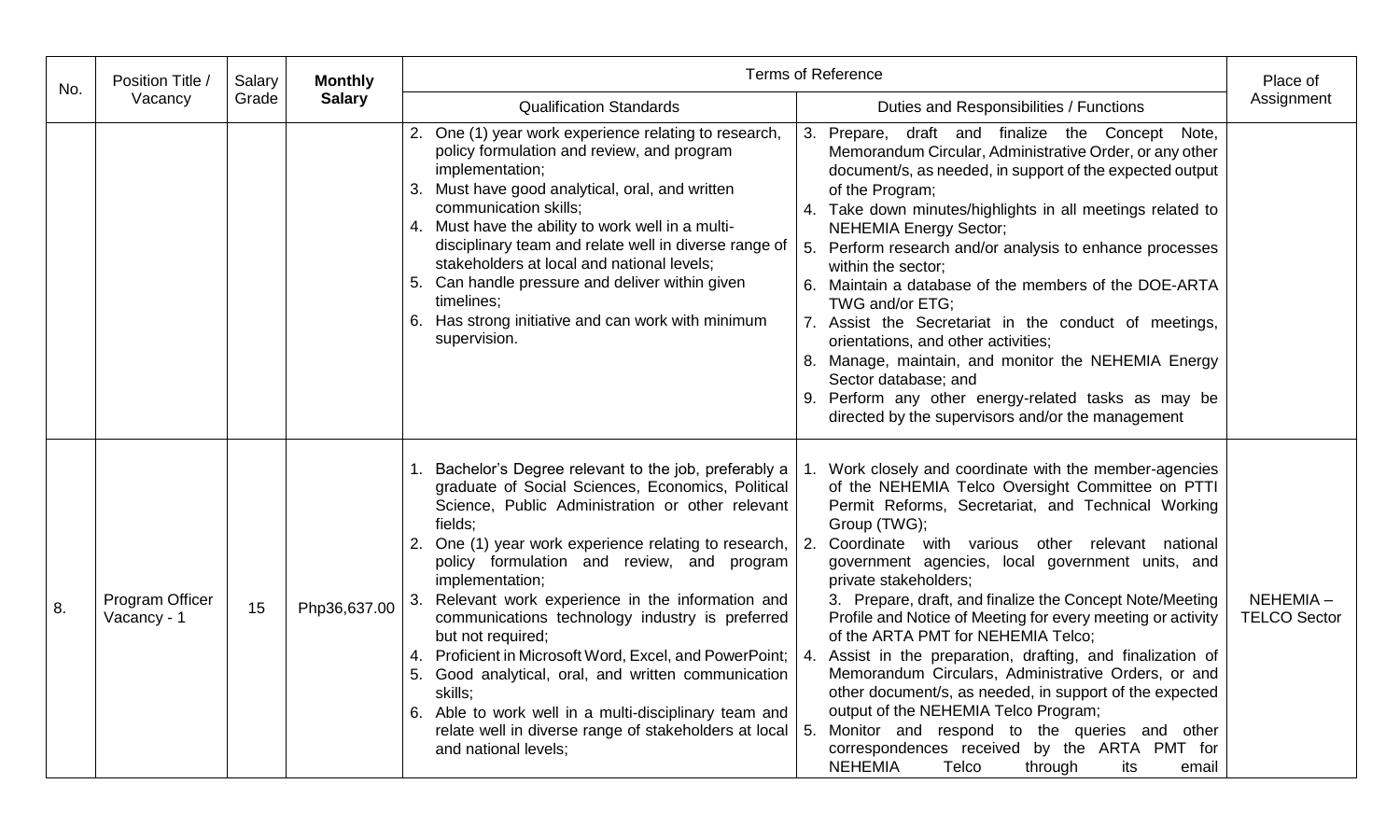| No. | Position Title /                                               | Salary | <b>Monthly</b> |                                                                                                                                                                                                                                                                                                                                                                                                                                                                                                                                                                                                                                                                                                                                | <b>Terms of Reference</b>                                                                                                                                                                                                                                                                                                                                                                                                                                                                                                                                                                                                                                                                                                                                                                                                                                                         | Place of                                                          |
|-----|----------------------------------------------------------------|--------|----------------|--------------------------------------------------------------------------------------------------------------------------------------------------------------------------------------------------------------------------------------------------------------------------------------------------------------------------------------------------------------------------------------------------------------------------------------------------------------------------------------------------------------------------------------------------------------------------------------------------------------------------------------------------------------------------------------------------------------------------------|-----------------------------------------------------------------------------------------------------------------------------------------------------------------------------------------------------------------------------------------------------------------------------------------------------------------------------------------------------------------------------------------------------------------------------------------------------------------------------------------------------------------------------------------------------------------------------------------------------------------------------------------------------------------------------------------------------------------------------------------------------------------------------------------------------------------------------------------------------------------------------------|-------------------------------------------------------------------|
|     | Vacancy                                                        | Grade  | <b>Salary</b>  | <b>Qualification Standards</b>                                                                                                                                                                                                                                                                                                                                                                                                                                                                                                                                                                                                                                                                                                 | Duties and Responsibilities / Functions                                                                                                                                                                                                                                                                                                                                                                                                                                                                                                                                                                                                                                                                                                                                                                                                                                           | Assignment                                                        |
|     |                                                                |        |                | 7. Able to work under pressure and deliver within given<br>timelines; and<br>8. Exhibit strong initiative and deliver work with<br>minimum supervision.                                                                                                                                                                                                                                                                                                                                                                                                                                                                                                                                                                        | (PaspasTowers@arta.gov.ph)<br>and those<br>received<br>through regular mail;<br>6. Prepare minutes/highlights in all meetings related to<br>the NEHEMIA Telco Program;<br>Prepare reports and presentations for the report;<br>7.<br>8. Perform research and/or analysis to aid in the<br>reengineering and streamlining of government processes<br>involved in the NEHEMIA Telco Sector;<br>9. Maintain a database of the member-agencies of the<br>Oversight Committee on PTTI Permit Reforms, Technical<br>Working Group (TWG), Private Stakeholders, and other<br>relevant agencies or offices;<br>10. Assist in the conduct of meetings, orientations, and other<br>activities;<br>11. Manage, maintain, and monitor the NEHEMIA Telco<br>Sector database; and<br>12. Perform such other NEHEMIA Telco tasks as may be<br>directed by the supervisors and/or the management. |                                                                   |
| 9.  | Communications<br>Officer / Graphic<br>Designer<br>Vacancy - 1 | 15     | Php36,637.00   | 1. Must be a Degree holder in Communication,<br>Graphic Designing, Multi-Media Arts, Advertising,<br>and other relevant fields;<br>2. Must have good analytical, oral, and written<br>communication skills;<br>3. Must have the ability to work well in a multi-<br>disciplinary team and relate well in diverse range of<br>stakeholders at local and national levels;<br>4. Must have basic to advanced working knowledge of<br>online work platforms/software such as but not $ 3$ .<br>limited to Office 365, Zoom, GSuite, Microsoft<br>Teams, Adobe Creative Suite (e.g. Premiere Pro,<br>After Effects, Photoshop, ect.) video/film making,<br>etc.<br>Can handle pressure and deliver within given<br>5.<br>timelines; | Responsible for the overall coordination of the assigned<br>programs, projects and activities assigned to the ARTA<br><b>Graphic Artist and Videographer:</b><br>1. Develop and produce IEC materials including static<br>images, gifs, motion graphics, and videos;<br>2. Coordinate research and gather data/information needed<br>for the preparation of information, education, and<br>communication materials;<br>Prepare briefers, scripts, talking points, and other needs<br>for IEC materials;<br>$\overline{4}$ .<br>Implement branding across materials, channels and<br>media;<br>5. Create and update social media cards, slide layout<br>templates, reporting layout templates, etc.;                                                                                                                                                                               | <b>Better</b><br>Regulations<br>Office - Division<br>$\mathsf{C}$ |